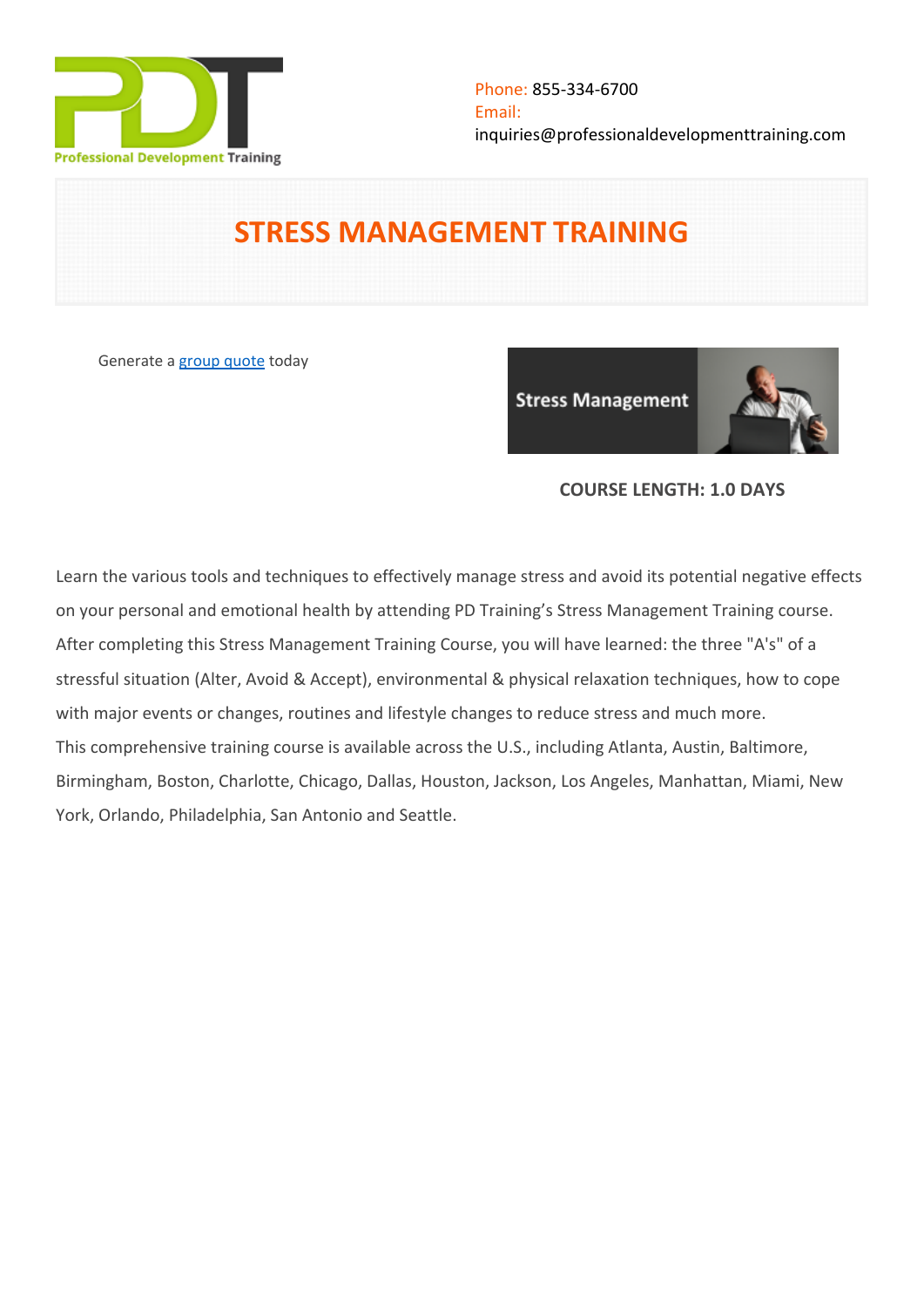## **STRESS MANAGEMENT TRAINING COURSE OUTLINE**

#### **FOREWORD**

Positive and negative stress is a constant influence on all of our lives. The trick is to maximize the positive stress and to minimize the negative stress. This workshop will give participants a three-option method for addressing any stressful situation, as well as a toolbox of personal skills, including using routines, relaxation techniques, and a stress log system.

## **OUTCOMES**

## **By the end of this course, participants will:**

- Master the three "A's" of a stressful situation: Alter, Avoid, Accept
- Learn what lifestyle elements can be changed to reduce stress
- Use routines to reduce stress
- Learn environmental & physical relaxation techniques
- Learn how to cope with major events
- Learn how to use a stress log to identify stressors & create a plan to reduce or eliminate them

#### **MODULES**

#### **Lesson 1: Getting Started**

- Pre-Assignment Review
- Workshop Objectives

#### **Lesson 3: Creating a Stress-Reducing Lifestyle**

- Eating properly
- Exercising regularly
- Sleeping well

## **Lesson 5: Avoiding the Situation**

- The Second 'A'
- Identifying appropriate situations
- Creating effective actions

#### **Lesson 7: Using Routines to Reduce Stress**

- Planning meals
- Organising chores
- Using a To-Do list

#### **Lesson 2: Understanding Stress**

- What is Stress?
- What is Eustress?
- Understanding the 'Triple A' approach

## **Lesson 4: Altering the Situation**

- The First 'A'
- Identifying appropriate situations
- Creating effective actions

#### **Lesson 6: Accepting the Situation**

- The Third 'A'
- Identifying appropriate situations
- Creating effective actions

## **Lesson 8: Environmental Relaxation Techniques**

- Finding a sanctuary
- Using music
- Seeing the humour